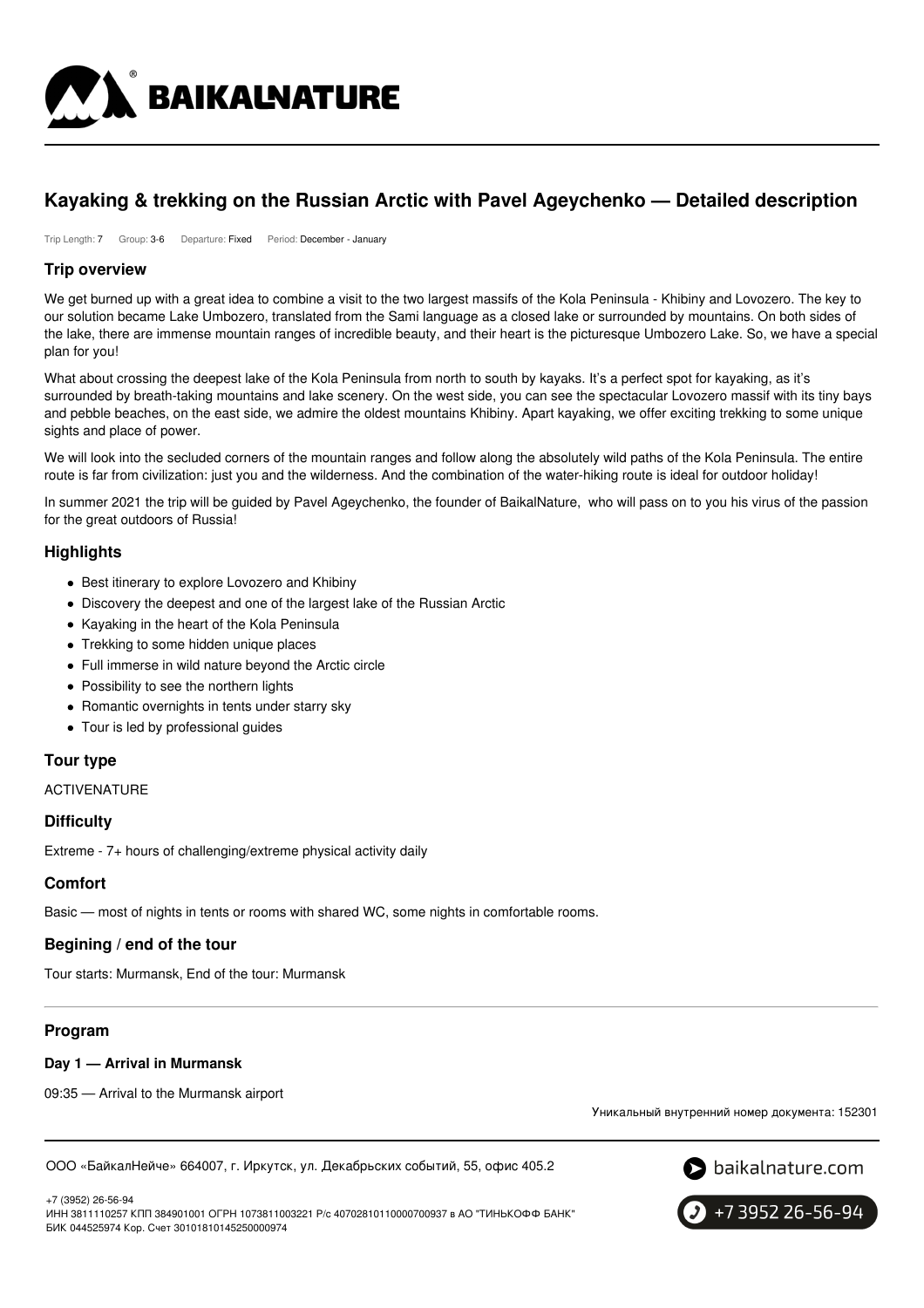

#### 10:00 — Departure to lake Umbozero

- 13:00 Lunch at the base
- 14:00 Kayaking on lake Umbozero
- 18:00 Setting up the camp and rest
- 19:00 Dinner on fire
	- Overnight in tent
	- Hotels: Camping,

### **Day 2 — Along Lake Umbozero on kayaks**

- 09:00 Breakfast in the camp
- 11:00 Navigation on kayak
- 13:00 Outdoor lunch
- 15:00 Continuation of the way
- 19:00 Dinner
	- Overnight in tent
	- Hotels: Camping,

#### **Day 3 — Trekking in Lovozero massif**

- 09:00 Breakfast
- 11:00 Trekking to lake Rayvr
- 13:00 Lunch picnic
- 15:00 Arrival to Uzury
- 19:00 Dinner on fire Overnight in tent
	- Hotels: Camping,

#### **Day 4 — Discovery of the Khibiny massif**

- 09:00 Breakfast
- 11:00 Kayaking to Khibiny massif
- 13:00 Lunch picnic
- 17:00 Set up the camp and rest
- 19:00 Dinner on fire
	- Overnight in tent
	- Hotels: Camping

#### **Day 5 — Day of trekking in Khibiny**

- 09:00 Breakfast
- 11:00 Khibiny mountain by foot
- 13:00 Lunch picnic
- 15:00 Return to the camp
- 19:00 Dinner on fire
	- Overnight in tent
		- Hotels: Camping,

### **Day 6 — Last day of kayaking**

Уникальный внутренний номер документа: 152301

ООО «БайкалНейче» 664007, г. Иркутск, ул. Декабрьских событий, 55, офис 405.2



+7 (3952) 26-56-94 ИНН 3811110257 КПП 384901001 ОГРН 1073811003221 Р/с 40702810110000700937 в АО "ТИНЬКОФФ БАНК" БИК 044525974 Кор. Счет 30101810145250000974

+7 3952 26-56-94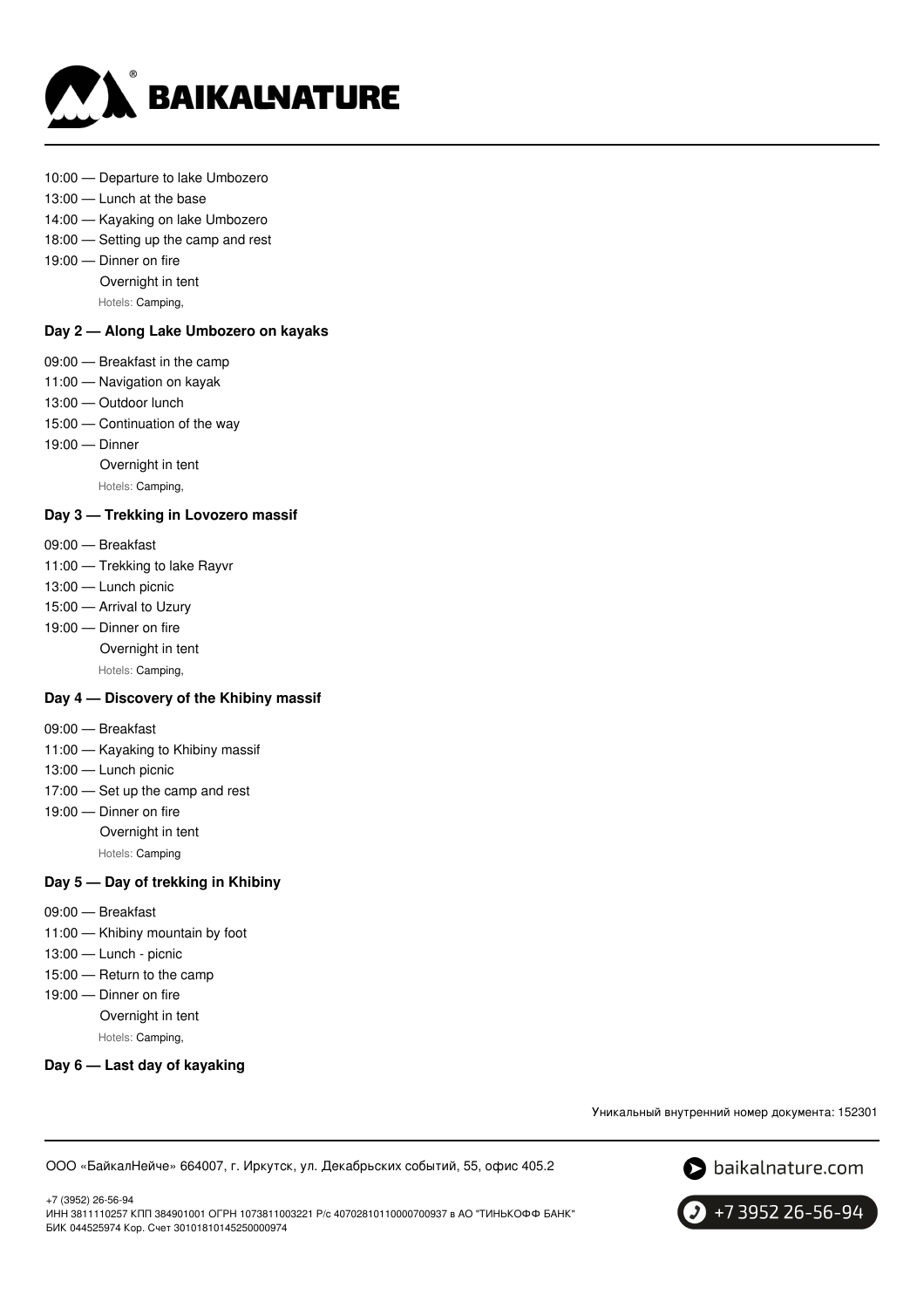

- 09:00 Breakfast
- 11:00 Navigation on Kayak
- 13:00 Lunch picnic
- 15:00 Accommodation at the tourist base
- 19:00 Dinner at the base
- 20:00 Russian banya
	- Overnight at the base

Hotels: Accommodation at the tourist base Zasheek, Room for 2-4 people Comfort: Comfortable accommodation, WC and shower on the floor

### **Day 7 — End of the tour**

- 09:00 Breakfast
- 11:00 Transfer to Murmansk

### **Departures**

| <b>Start</b> | End        | <b>Basic price per person</b> |
|--------------|------------|-------------------------------|
| 23.08.2021   | 29.08.2021 | 36700.00 RUB                  |

### **Note**

Departure is guaranteed for the group of 6 people. If it is less number of participants, the price will be recalculated . For every participant it is provided: vest, neoprene slippers and gloves, plate, mug, tent, sleeping bag, Accommodation in tents is possible for one, two and three people. The tour is held on single and double kayaks.

### **What's included**

**Price includes**

- English-speaking guide
- Transport as per itinerary
- Banya
- Tent rental
- Sleeping bag rental
- Kayak and equipment rental
- Meals according to the program

### **Price does not include**

- Visa
- Medical insurance
- Personal expenses and tips
- Visa fees and travel insurance
- Airline tickets

# **Checklist & Equipment**

We recommend you to pack all your stuff in two bags: a small backpack and a large travelling bag.

SMALL BACKPACK: will be useful for carrying your personal belongings during the day (camera, film, personal medication, bottled water, etc.) You will also use it as hand luggage during air travel for all your heavy (to lighten the travel bag in the luggage compartment), fragile (camera, etc.) and necessary (toilet bag, etc.) things.

BIG TRAVEL BAG or BIG BACKPACK: must contain the rest of your stuff. It will be in the luggage compartment during the flight. It will be transported by vehicles.

During your kayak tour, your luggage will be carried in a dry-bag (70 L.), on the kayak itself. Please think about it while packing !

### **Recommended checklist**

Sunglasses

Уникальный внутренний номер документа: 152301

ООО «БайкалНейче» 664007, г. Иркутск, ул. Декабрьских событий, 55, офис 405.2





+7 (3952) 26-56-94 ИНН 3811110257 КПП 384901001 ОГРН 1073811003221 Р/с 40702810110000700937 в АО "ТИНЬКОФФ БАНК" БИК 044525974 Кор. Счет 30101810145250000974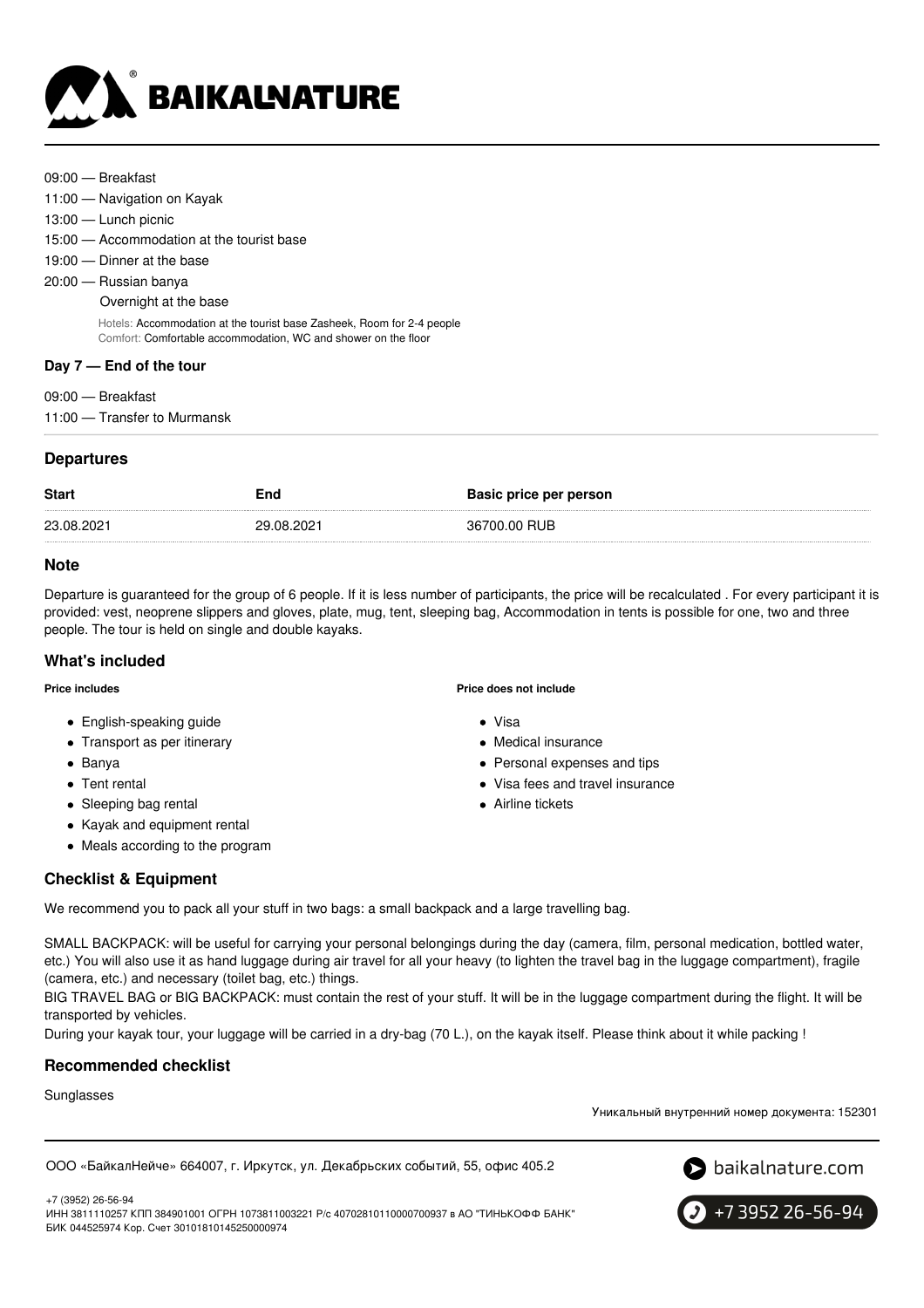

Raincoat or wind and waterproof shell jacket (with hood !) Large 70 - 85 litres backpack POLARTEC or similar pullover Windproof waterproof pants and jacket (GORE-TEX, EVENT, SIMPA-TEX) Trekking socks Trekking pants Long sleeve shirts or sweatshirts T-shirts Socks Cap or hat to protect against sun Comfortable walking shoes (like Vibram or similar) Headlamp Sunscreen for skin and lips Sunglasses with filter Mosquito net for face Flask Comfortable pants Swimsuit Important travel documents: Passport and visa, original or electronic airplane tickets (with a sets of photocopies kept separately), bank card Tick and mosquitoes repellent spray Wipes Photo / video camera

#### **Meals**

Cold lunch and hot dinner, cooked on an open fire in the evening.

If you are a vegetarian or have any particular preferences, please let us know, so we could adapt the menu.

#### **Visa**

You need a tourist visa to travel to Russia. It can be issued for a maximum period of 30 days. Your passport has to be valid for at least six months after the expiry date of your visa and to have at least two blank pages.

BaikalNature offers visa support and has created "BaikalNature letter of invitation" package. If you buy a BaikalNature tour, this package is absolutely free; when you buy any other BaikalNature service, you will have to pay for this package. For more information please conact your nearest Russian Embassy or Visa Application Center.

### **Money**

The Russian currency is ruble. In all cities and many large villages of Russia, you can easily withdraw rubles, using a Visa or MasterCard, from ATMs, located in banks, department stores or hotel lobbies, some of them are open 24 hours a day. If you have euros or dollars with you, exchange offices will allow you to change them easily in the cities, seldom in the countryside. However, it can be difficult to exchange traveler's checks, even in cities.

### **Tipping**

All persons who compose the BaikalNature travel team (guides, drivers, cooks, etc.) are paid a decent wage for their services and do not expect any tips from you. So you have no obligation to leave anything. If you really want to express your satisfaction by leaving a gratuity, and if it is in foreign currency, be aware that torn or glued coins and banknotes cannot be exchanged. Anyway, thank you for your tips, left at your discretion in envelopes.

### **Health**

Уникальный внутренний номер документа: 152301

ООО «БайкалНейче» 664007, г. Иркутск, ул. Декабрьских событий, 55, офис 405.2



+7 (3952) 26-56-94 ИНН 3811110257 КПП 384901001 ОГРН 1073811003221 Р/с 40702810110000700937 в АО "ТИНЬКОФФ БАНК" БИК 044525974 Кор. Счет 30101810145250000974

 $\big\}$  +7 3952 26-56-94